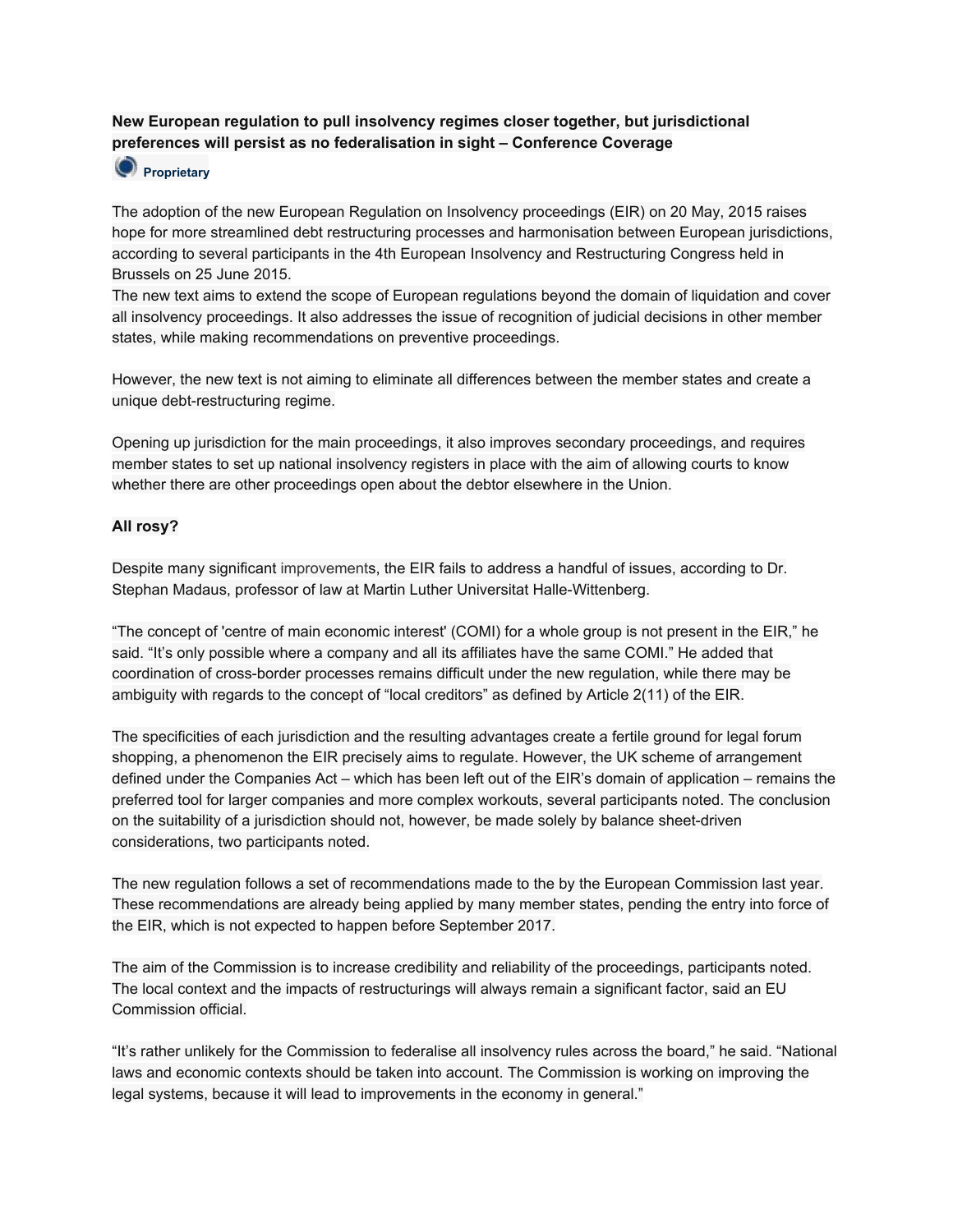One of the drivers behind the adoption of the EIR was the discrepancy between recovery rates across Europe, and that despite recent legislative efforts in many jurisdictions, including the larger ones. And this is a major deciding factor when it comes to choosing which jurisdiction to initiate the proceedings in.

"There is a huge difference between recovery rates from one jurisdiction to another," noted Marc Ferracci, professor of economics at University of Paris Panthéon-Assas. "The recovery rate does not necessarily depend on the size of the jurisdiction or how sophisticated it is. For instance, out of 31 OECD surveyed members, France ranked 25th in mortgage debt recovery rate with 45% compared to an average of 65%."

The EIR is considered "a landmark achievement" for the Commission, which can be used in cross-border disputes, according to a second EU Commission official.

"The Commission has convinced the legislators in the member states on her vision," she said. "The main aim was to bring the rules in line with the modern world; that is facilitating rescue of firms, and giving entrepreneurs a second chance. There is a cross-border dimension in one out of every four insolvency cases in Europe. The EIR will no doubt have a significant impact."

However, opinions may vary on the merits of the EIR and its perceived penchant for putting a company's survival above the interests of its creditors. Creditors preferring rapid repayment – even if partial – to claim reinstatement may be worse off with the new rules in place.

"The goal of the new regime is to support restructurings, not liquidation," said Hans Joachim Weidtmann, restructuring banker and Managing Director at Commerzbank AG. "This could be a problem for some creditors who would rather have the assets of the company sold to third parties in order to recover part or all of their claims, and also some bank lenders may be more likely to be in this category, given their preference for keeping debt rather than converting claims to equity for example."

### **The bond maturity wall; where to restructure?**

With the growing number of high yield corporate bond issuance, the number of restructuring cases is likely to increase.

"There were 275 issues in 2014, and another 261 in 2014," said a restructuring lawyer. "Last year's issues amounted to cUSD 110bn."

This massive increase compared to some 10 years ago in the post-credit crunch issues is likely to create a "maturity wall" in the next couple of years, according to the participants in a bond restructuring workshop held in the conference.

"You can expect the number of restructuring cases to explode. By 2004-05, there were around two handfuls of high yield corporate bonds in Europe, but today that figure is somewhere between 400 and 500," noted an investment manager. "There was almost no issuance between 2007 and 2010, but since 2010 there have been a lot of new cases. The wider high-yield market started in 2011. Given the five to seven years life span of many of these bonds, we are going to face a maturity wall in the next couple of years."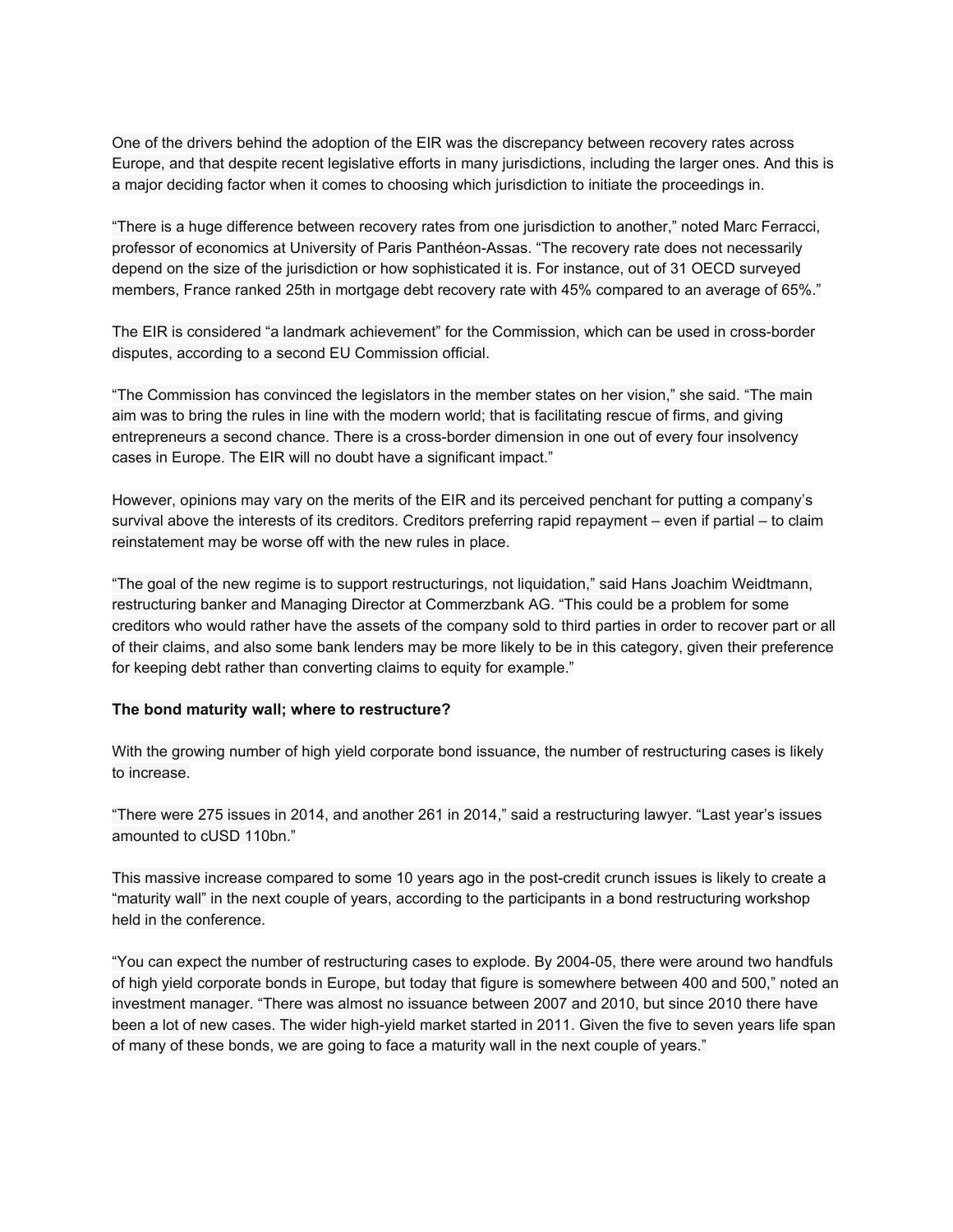The cross-border nature of many of these transaction and the involvement of international players in them, a broader array of choices opens up to issuers when it comes to restructuring their debts; hence the question of which jurisdictions are best-suited to restructure high-yield bonds.

Many European countries have tried to make their legal systems more appealing for debt workouts. The German Schutzschirmverfahren (Protective Shield) of 2012 and the new Dutch scheme of arrangement (due to enter into force in the next couple of years) are examples of this legislative effort. However, bond restructuring still remains a rather uncharted territory in many European jurisdictions.

"Bond restructurings are quite new in the Nordic countries, but definitely a growing market" said JohanHäger, partner at Roschier law firm. "Nordic bond financing started in Norway, and then spread to Sweden, Denmark and Finland. There is a strong trend towards bond financing as companies can reach higher leverage levels and more flexibility this way."

Liquidity in the capital markets and standardisation of practices across Europe has made bond issuances and refinancing a simpler affair, noted Johan Häger.

"The debt structure normally includes a super senior RCF with priority over the high-yield bonds, and the covenant package is becoming more and more standardised. These are typically cov-lite products, governed by the local law of the issuer."

However, this perceived simplicity may be misleading given the possibility of cross-defaults especially in tougher financial contexts, according to the restructuring lawyer.

"For now it is easy for companies to refinance their debt, but if interest rates start to go up in the US, Europe can go through the same situation as the emerging markets once went through," he said. "Bear in mind that in almost all of these debt structures there is an RCF element with covenants attached. If those covenants are breached and not waived, the breach will be transferred to the main structure through cross-defaults. The idea that these are cov-lite structures is a fallacy. One idea would be to get rid of the RCF first. When you look at the maturities, it is well worth it to look at the RCF maturities too, and see if they can be dealt with."

#### **UK scheme still the king**

The EIR will be a step in the path to harmonisation of insolvency proceedings across the continent. Yet it is unlikely to have an immediate impact, and various jurisdictions will keep their distinct characteristics, the participants noted. "I don't think there will be a dramatic change," commented the restructuring lawyer. "I think there will be an internationalisation of the processes."

He went on to add that most domestic jurisdictions are mainly focused on SMEs.

However, when it comes to restructuring the balance sheet of larger companies, an escapade to London and The Rolls Building of the High Court with the aim of using the UK Scheme of Arrangement remains a favourite option.

Defined under the UK Companies Act of 2006 in its current version, it allows debt issuers to restructure and avoid painful and stigmatising insolvency proceedings. In recent years, the scheme has been made available to companies with initially less than obvious links to the UK through a series of landmark cases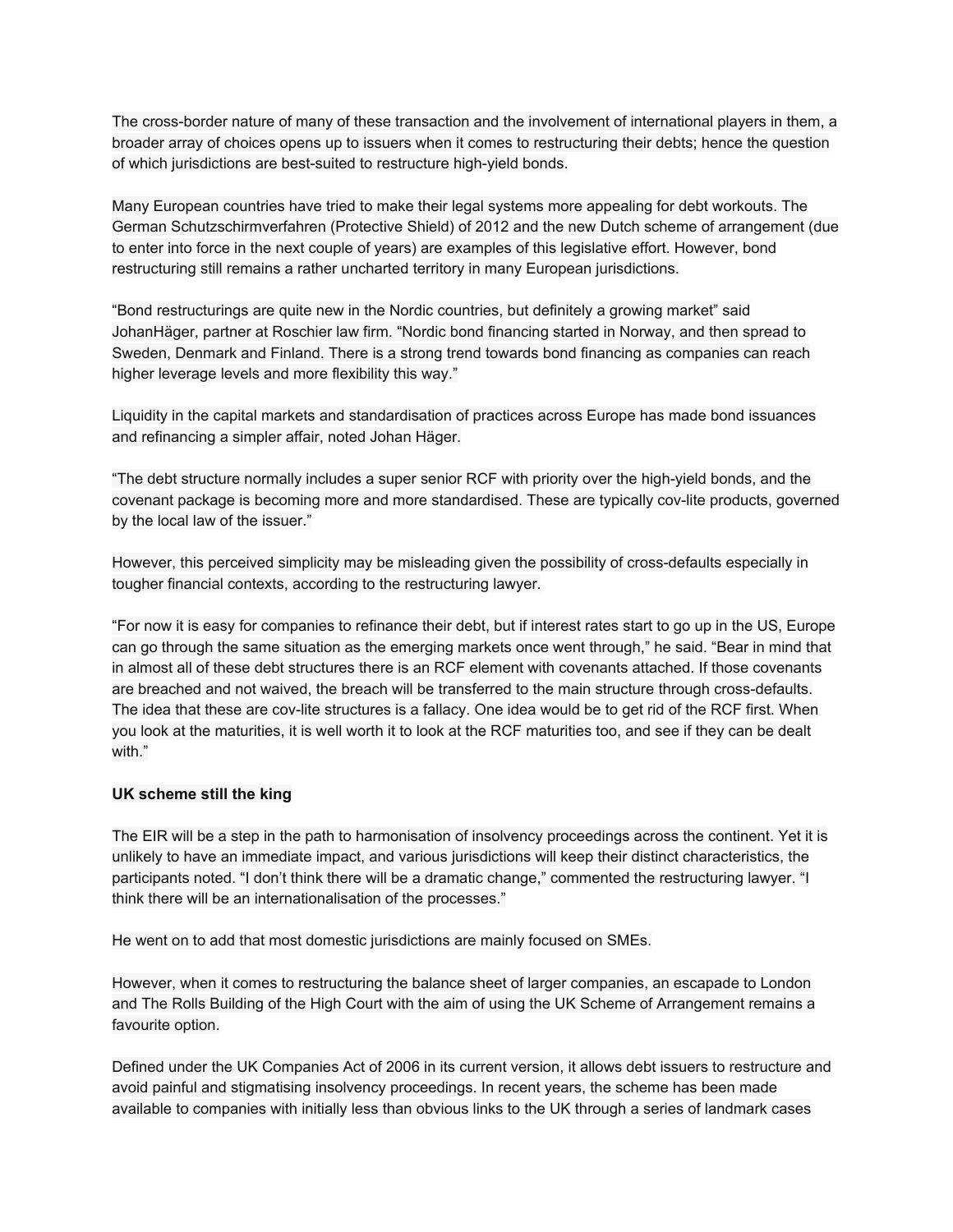including the German car park operator Apcoa and the Ukrainian energy firm DTEK. Since its inception back in the 19th century, the Scheme has evolved significantly, and is today a robust tool for debt workouts in near insolvency situations in which the unanimous creditor consent requirement cannot be met.

"The Scheme has had more comebacks than Frank Sinatra," a lawyer involved in Apcoa Parking's restructuring said. "Of course it is not needed when there is unanimity, but in the absence of unanimous support, it is a very attractive tool because of its extensive jurisdiction. There is nothing in the English statutes that defines what a Scheme should – or should not – do. You can do almost anything with it, including cramming down holdout creditors. The scheme can save a company from falling into insolvency. And don't forget the advantage of first class judiciary, as well as tried and tested case law in England."

Despite the significant costs, these advantages, together with the relative ease with which English judges tend to recognise jurisdiction to hear cases, have lured many large non-British companies to London for restructuring purposes. That includes a host of German names including PrimaCom, Tele Columbus, Rodenstock, and of course Apcoa.

"It is not a suitable process for a coffee shop, but when it comes to a company like Apcoa with around 5,500 employees and 36 OpCos spread across different jurisdictions, I think it is the appropriate tool," commented Stefan Sax, partner at Clifford Chance who acted as counsel to Apcoa in its debt restructuring Scheme of Arrangement. "I am always asked why we didn't use the German Schutzschirm instead. The answer is because there is no German insolvency proceeding for dealing with 12 jurisdictions and 36 operation companies. We could have put the German companies into a German insolvency, but the commercial reality asked for something else. Moreover, there were cash pooling agreements between the group's subsidiaries, which meant that insolvency proceedings amounted to quite an atomic blow."

However, the relatively low 50% (in numbers) and 75% (in value) creditor support requirements mean that dissenting creditors may feel disarmed against a workout proposal they perceive as unfavourable.

"In many cases the UK Scheme may be the only viable solution, especially when a company has several subsidiaries across Europe," said Dr. Volker Kammel, partner at Reed Smith (formerly Jones Day), who acted as legal counsel for one of Apcoa's dissenting creditors. "But I think the downside, at least as far as the Apcoa case was concerned, is that minority rights were not adequately protected. Apcoa showed that a company in financial difficulty can propose a Scheme that ignores the advantages and better rights of minority creditors, and get away with it. I would say that the judge was under considerable pressure, given the risk of job losses, etc. and considered liquidation as the only alternative."

Whether cases like Apcoa or DTEK – in which the Ukrainian company restructured originally New York law-governed bonds via the Scheme after changing its COMI and governing law to UK – have been a step too far remain open.

"[What happened in Apcoa's case] was all there already," said the first lawyer involved in the process. "It was just a further push of the envelope, just like DTEK. People will continue to be innovative."

However, a fourth lawyer involved in the matter warned against excessive optimism.

"It is worth noting that the judge indicated that he reached his judgment on a very fine line, and the Court of Appeal did grant [holdout creditor] FMS leave to appeal," he said. "Cases like Rodenstock and Apcoa are open to debate at appellate level. The fact that leave to appeal was granted may be an indication. Having